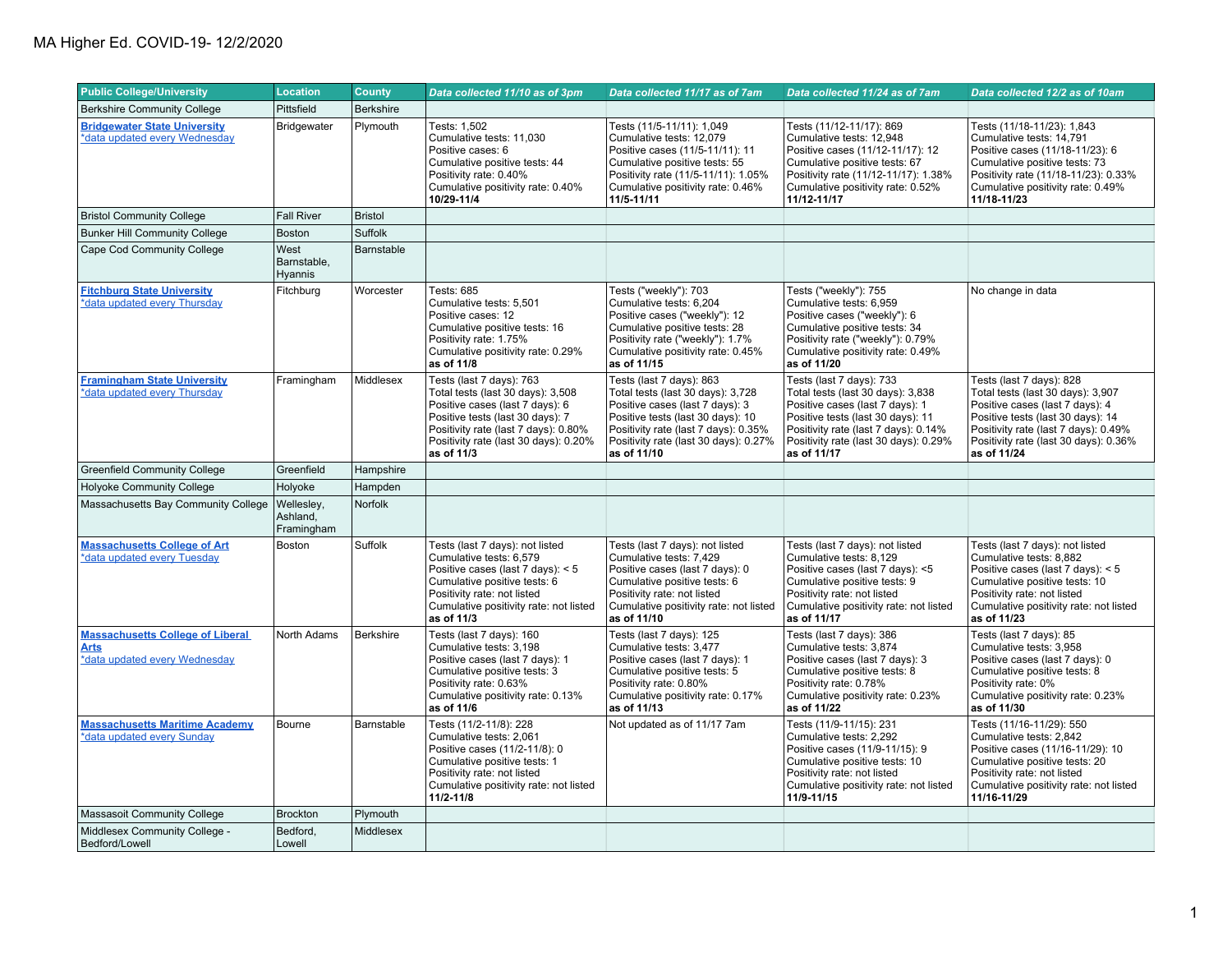| <b>Public College/University</b>                                                              | <b>Location</b>             | <b>County</b>  | Data collected 11/10 as of 3pm                                                                                                                                                                                                | Data collected 11/17 as of 7am                                                                                                                                                                                                | Data collected 11/24 as of 7am                                                                                                                                                                                                | Data collected 12/2 as of 10am                                                                                                                                                                                                |
|-----------------------------------------------------------------------------------------------|-----------------------------|----------------|-------------------------------------------------------------------------------------------------------------------------------------------------------------------------------------------------------------------------------|-------------------------------------------------------------------------------------------------------------------------------------------------------------------------------------------------------------------------------|-------------------------------------------------------------------------------------------------------------------------------------------------------------------------------------------------------------------------------|-------------------------------------------------------------------------------------------------------------------------------------------------------------------------------------------------------------------------------|
| Mount Wachusett Community College                                                             | Gardner                     | Worcester      |                                                                                                                                                                                                                               |                                                                                                                                                                                                                               |                                                                                                                                                                                                                               |                                                                                                                                                                                                                               |
| North Shore Community College                                                                 | Danvers, Lynn,<br>Middleton | Essex          |                                                                                                                                                                                                                               |                                                                                                                                                                                                                               |                                                                                                                                                                                                                               |                                                                                                                                                                                                                               |
| Northern Essex Community College                                                              | Haverhill                   | Plymouth       |                                                                                                                                                                                                                               |                                                                                                                                                                                                                               |                                                                                                                                                                                                                               |                                                                                                                                                                                                                               |
| Quinsigamond Community College                                                                | Worcester                   | Worcester      |                                                                                                                                                                                                                               |                                                                                                                                                                                                                               |                                                                                                                                                                                                                               |                                                                                                                                                                                                                               |
| Roxbury Community College                                                                     | <b>Boston</b>               | Suffolk        |                                                                                                                                                                                                                               |                                                                                                                                                                                                                               |                                                                                                                                                                                                                               |                                                                                                                                                                                                                               |
| <b>Salem State University</b><br>*data updated every Wednesday                                | Salem                       | <b>Essex</b>   | Tests (last 7 days): 645<br>Cumulative tests: 4,997<br>Positive cases (last 7 days): 13<br>Cumulative positive tests: 19<br>Positivity rate: 2.43%%<br>Cumulative positivity rate: 0.41%<br>as of 11/5                        | Tests (last 7 days): 556<br>Cumulative tests: 5,533<br>Positive cases (last 7 days): 12<br>Cumulative positive tests: 31<br>Positivity rate: 2.62%%<br>Cumulative positivity rate: 0.61%<br>as of 11/12                       | Tests (last 7 days): 1,116<br>Cumulative tests: 6,649<br>Positive cases (last 7 days): 8<br>Cumulative positive tests: 39<br>Positivity rate: 0.76%%<br>Cumulative positivity rate: 0.63%<br>as of 11/19                      | Tests (last 7 days): 688<br>Cumulative tests: 7,391<br>Positive cases (last 7 days): 7<br>Cumulative positive tests: 46<br>Positivity rate: 0.78%%<br>Cumulative positivity rate: 0.64%<br>as of 11/26                        |
| Springfield Technical Community<br>College                                                    | Springfield                 | Hampden        |                                                                                                                                                                                                                               |                                                                                                                                                                                                                               |                                                                                                                                                                                                                               |                                                                                                                                                                                                                               |
| <b>University of Massachusetts Amherst</b><br>*data updated daily                             | Amherst                     | Hampshire      | Tests (last 7 days): not listed<br>Cumulative tests: 133,795<br>Positive cases (last 7 days): 1<br>Cumulative positive tests: 253<br>Positivity rate (last 7 days): 0.19%<br>Cumulative positivity rate: 0.54%<br>as of 11/10 | Tests (last 7 days): not listed<br>Cumulative tests: 146,609<br>Positive cases (last 7 days): 2<br>Cumulative positive tests: 318<br>Positivity rate (last 7 days): 0.52%<br>Cumulative positivity rate: 0.22%<br>as of 11/16 | Tests (last 7 days): not listed<br>Cumulative tests: 160,766<br>Positive cases (last 7 days): 9<br>Cumulative positive tests: 401<br>Positivity rate (last 7 days): 0.61%<br>Cumulative positivity rate: 0.25%<br>as of 11/22 | Tests (last 7 days): not listed<br>Cumulative tests: 166,437<br>Positive cases (last 7 days): 0<br>Cumulative positive tests: 451<br>Positivity rate (last 7 days): 0.79%<br>Cumulative positivity rate: 0.28%<br>as of 12/1  |
| <b>University of Massachusetts Boston</b><br>*data update frequency unknown                   | <b>Boston</b>               | Suffolk        | Tests: not listed<br>Cumulative tests: 3,714<br>New positive cases: 1<br>Cumulative positive tests: 15<br>Positivity rate: 0.4%<br>Cumulative positivity rate: 0.4%<br>as of 11/6                                             | Tests: not listed<br>Cumulative tests: 4,206<br>New positive cases: 11<br>Cumulative positive tests: 26<br>Positivity rate: 2.2%<br>Cumulative positivity rate: 0.6%<br>as of 11/14                                           | Not updated as of 11/24 7am                                                                                                                                                                                                   | Tests: not listed<br>Cumulative tests: 5,245<br>New positive cases: 8<br>Cumulative positive tests: 45<br>Positivity rate: 1.8%<br>Cumulative positivity rate: 0.9%<br>as of 11/14                                            |
| <b>University of Massachusetts</b><br><b>Dartmouth</b><br>*data update frequency unknown      | Darmouth                    | <b>Bristol</b> | Tests (last 7 days): 1,532<br>Cumulative tests: 15.272<br>Positive cases (last 7 days): 11<br>Cumulative positive tests: 61<br>Positivity rate (last 7 days): 0.72%<br>Cumulative positivity rate: not listed<br>as of 11/7   | Tests (last 7 days): 1,308<br>Cumulative tests: 16.580<br>Positive cases (last 7 days): 9<br>Cumulative positive tests: 70<br>Positivity rate (last 7 days): 0.69%<br>Cumulative positivity rate: not listed<br>as of 11/14   | Tests (last 7 days): 1,499<br>Cumulative tests: 18,079<br>Positive cases (last 7 days): 37<br>Cumulative positive tests: 107<br>Positivity rate (last 7 days): 2.47%<br>Cumulative positivity rate: not listed<br>as of 11/22 | Tests (last 7 days): 1,671<br>Cumulative tests: 18.895<br>Positive cases (last 7 days): 37<br>Cumulative positive tests: 117<br>Positivity rate (last 7 days): 2.21%<br>Cumulative positivity rate: not listed<br>as of 11/24 |
| <b>University of Massachusetts Lowell</b><br>*data update frequency unknown                   | Lowell                      | Middlesex      | Tests ("prior week"): 1,243<br>Cumulative tests: 11,189<br>New positive cases: 8<br>Cumulative positive tests: 13<br>Positivity rate: not listed<br>Cumulative positivity rate: not listed<br>as of 11/7                      | Tests ("prior week"): 1,157<br>Cumulative tests: 12,346<br>New positive cases: 3<br>Cumulative positive tests: 16<br>Positivity rate: not listed<br>Cumulative positivity rate: not listed<br>as of 11/14                     | Tests ("prior week"): 1,295<br>Cumulative tests: 13,641<br>New positive cases: 12<br>Cumulative positive tests: 28<br>Positivity rate: not listed<br>Cumulative positivity rate: not listed<br>as of 11/21                    | Tests ("prior week"): 1,085<br>Cumulative tests: 14,721<br>New positive cases: 10<br>Cumulative positive tests: 38<br>Positivity rate: not listed<br>Cumulative positivity rate: not listed<br>as of 11/28                    |
| <b>University of Massachusetts Medical</b><br><b>School</b><br>*data update frequency unknown | Worcester                   | Worcester      | Tests (last 7 days): 2,039<br>Cumulative tests: 33,904<br>Positive cases (last 7 days): 3<br>Cumulative positive tests: 19<br>Positivity rate: not listed<br>Cumulative positivity rate: 0.06%<br>as of 11/1                  | Tests (last 7 days): 1,983<br>Cumulative tests: 35,891<br>Positive cases (last 7 days): 4<br>Cumulative positive tests: 23<br>Positivity rate: not listed<br>Cumulative positivity rate: 0.06%<br>as of 11/8                  | Tests (last 7 days): 2,274<br>Cumulative tests: 38,165<br>Positive cases (last 7 days): 9<br>Cumulative positive tests: 32<br>Positivity rate: not listed<br>Cumulative positivity rate: 0.08%<br>as of 11/15                 | Tests (last 7 days): 1,858<br>Cumulative tests: 40.023<br>Positive cases (last 7 days): 4<br>Cumulative positive tests: 36<br>Positivity rate: not listed<br>Cumulative positivity rate: 0.09%<br>as of 11/22                 |
| <b>Westfield State University</b><br>*data updated every Thursday                             | Westfield                   | Hampden        | Tests (last 7 days): not listed<br>Cumulative tests: 8.424<br>Positive cases (last 7 days): 82<br>Cumulative positive tests: 90<br>Positivity rate: not listed<br>Cumulative positivity rate: 1.068%<br>as of 11/8            | Tests (last 7 days): not listed<br>Cumulative tests: 9.222<br>Positive cases (last 7 days): 23<br>Cumulative positive tests: 113<br>Positivity rate: not listed<br>Cumulative positivity rate: 1.23%<br>as of 11/12           | Tests (last 7 days): not listed<br>Cumulative tests: 9.241<br>Positive cases (last 7 days): 5<br>Cumulative positive tests: 118<br>Positivity rate: not listed<br>Cumulative positivity rate: 1.28%<br>as of 11/19            | Tests (last 7 days): not listed<br>Cumulative tests: 10.053<br>Positive cases (last 7 days): 4<br>Cumulative positive tests: 122<br>Positivity rate: not listed<br>Cumulative positivity rate: 1.21%<br>as of 11/26           |